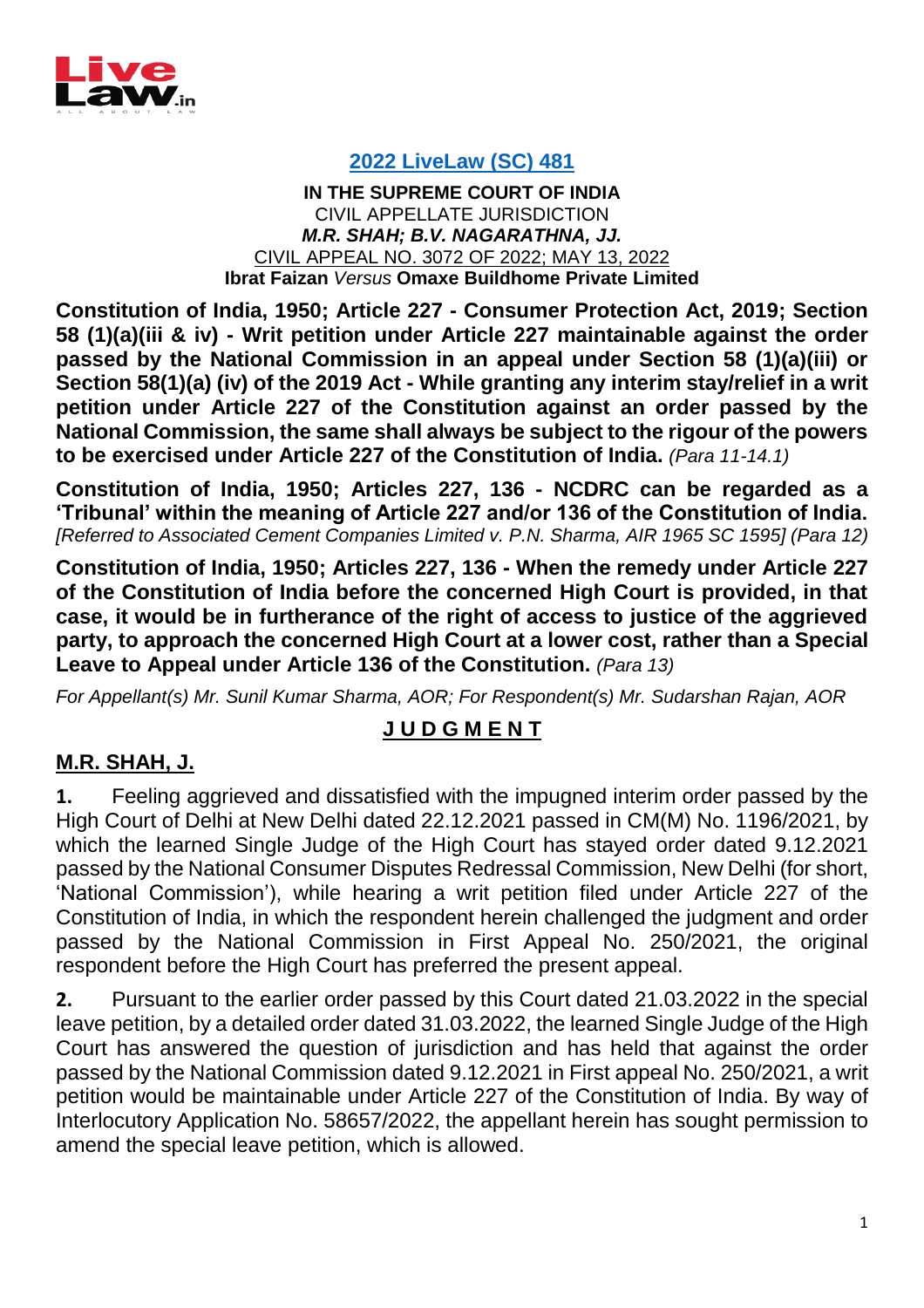

**3.** Feeling aggrieved and dissatisfied with the order passed by the High Court holding that against the order passed by the National Commission passed in an appeal under Section 58(1)(a)(iii) of the Consumer Protection Act, 2019 (hereinafter referred to as the '2019 Act'), a writ petition under Article 227 of the Constitution of India would be maintainable, the original respondent before the High Court has preferred the present appeal before this Court.

**4.** The jurisdiction of the High Court under Article 227 of the Constitution of India, against the order passed by the National Commission, in an appeal under Section 58(1)(a)(iii) of the 2019 Act, is the moot question for consideration before this Court.

**5.** The facts leading to the present appeal in a nutshell are as under:

The appellant herein booked a flat in the project floated by the respondent herein. According to the appellant herein, despite the payment of sale consideration, the possession of the flat was not handed over and therefore the appellant filed a consumer complaint before the Delhi State Consumer Redressal Forum (for short, 'State Commission') on 10.08.2013 on the grounds of deficiency of service and unfair trade practice. By order dated 16.10.2020, the State Commission allowed the said complaint directing the respondent herein to handover possession of the flat booked by the appellant subject to their meeting the requirements. The State Commission also directed the respondent herein to pay to the complainant – appellant herein compensation for the delayed period in the form of simple interest at the rate of 9% for the period from the date of possession of the flat was due to be delivered till the delivery of the possession.

5.1 The appellant herein – original complainant filed an execution and contempt petition before the State Commission. Vide order dated 12.03.2021, the State Commission directed the decree holder – appellant herein to place on record the details of the bank accounts or the properties of the respondent herein which are to be attached for not implementing the judgment and order dated 16.10.2020 passed by the State Commission. Thereafter, the respondent-builder preferred an appeal before the National Commission. Vide order dated 30.03.2021, the National Commission granted stay of the State Commission's order, subject to deposit of the entire cost of the flat along with 9% interest on the amount paid till date in the Registry of the State Commission or face the execution action by the State Commission.

Feeling aggrieved and dissatisfied with the order dated 30.03.2021 passed by the National Commission, the respondent herein preferred writ petition before the High Court by way of Writ CM(M) No. 374/2021 under Article 227 of the Constitution of India contending, inter alia, that the National Commission ought not to have directed the builder to deposit the entire cost of the apartment along with the compensation awarded by the State Commission. The High Court, vide order dated 25.05.2021 , stayed the operation of the order of National Commission dated 30.03.2021, subject to the builder depositing with the State Commission 50% of the amount directed to be deposited by way of interest towards compensation within four weeks. A further order came to be passed by the High Court on 17.08.2021 in Writ CM(M) No. 374/2021 . Thereafter, the National Commission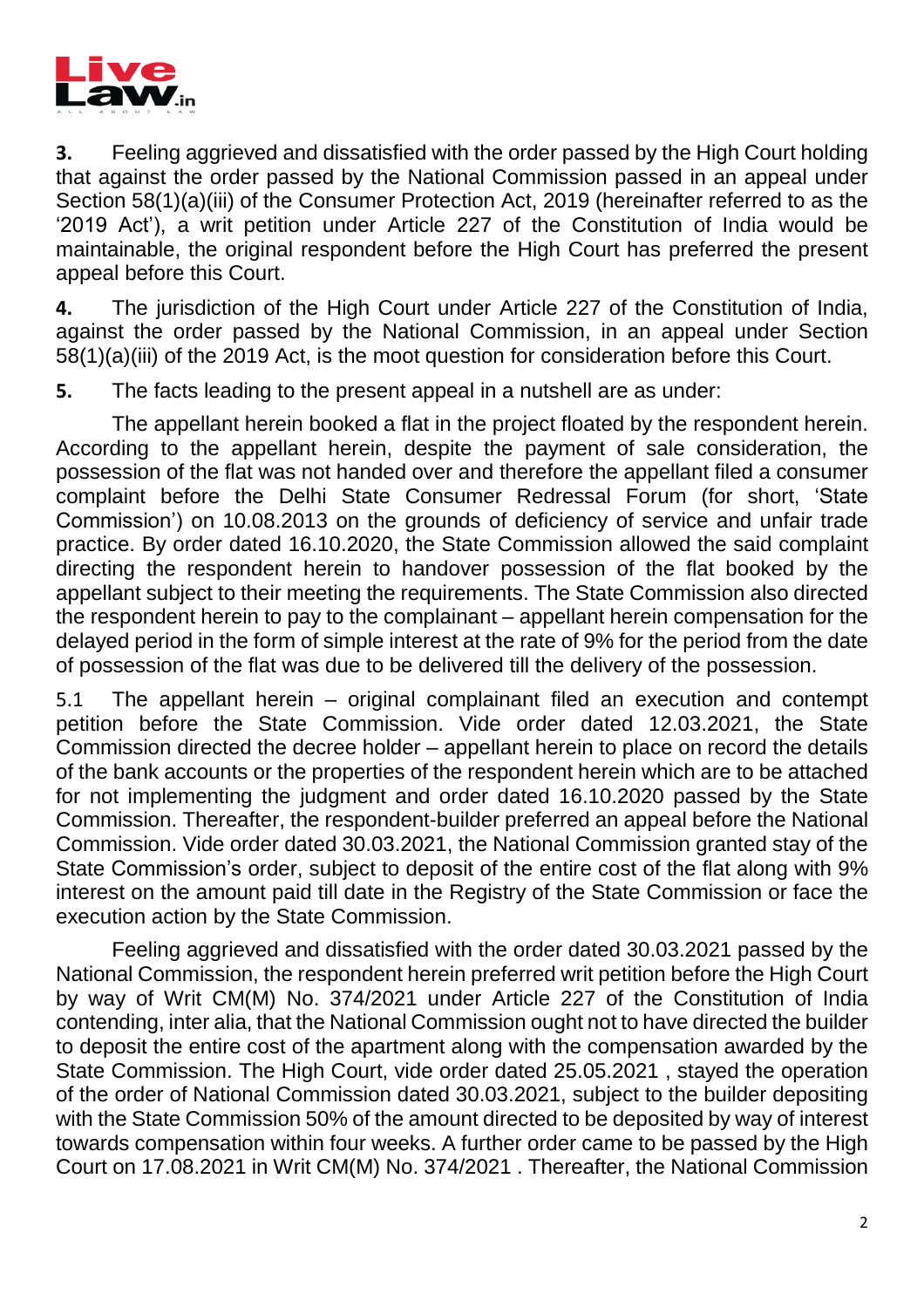

passed a final order in First Appeal No. 250/2021 vide order dated 09.12.2021 and confirmed the order passed by the State Commission dated 16.10.2020.

5.2 Feeling aggrieved and dissatisfied with the final order dated 09.12.2021 passed by the National Commission, confirming the order dated 16.10.2020 passed by the State Commission, the respondentbuilder again approached the High Court by way of present writ petition being CM(M) No. 1196/2021. By the impugned interim order dated 22.12.2021 , till the next date of hearing, the High Court has stayed the operation of final order dated 09.12.2021 passed by the National Commission in First Appeal No. 250/2021.

5.4 Feeling aggrieved and dissatisfied with the impugned interim order passed by the High Court in Writ CM(M) No. 1196/2021, under Article 227 of the Constitution of India, the original complainant has preferred the present appeal.

**6.** At the time of admission hearing via Video Conferencing on 21.03.2022 , this Court passed the following order :

"The jurisdiction of the High Court, under Article 227 of the Constitution of India, against the order passed by the National Consumer Disputes Redressal Commission (NCDRC) is the moot question for consideration. As the matter is pending before the High Court and the next date of hearing is reported to be 29.03.2022, we request the High Court to decide the issue with respect to the jurisdiction of the High Court, under Article 227 of the Constitution of India, against the order passed by the National Consumer Disputes Redressal Commission (NCDRC) first which may be decided on or before 18.04.2022. The decision of the High Court on the jurisdiction shall be placed before this Court on or before the next date of hearing.

Put up on 21.04.2022.

It is agreed by learned counsel appearing for the respective parties that they shall not ask for any adjournment on any ground whatsoever before the High Court."

**7.** That accordingly, by the impugned further order dated 31.03.2022, the learned Single Judge of the High Court has decided on the question of jurisdiction and it has held that against the order passed by the National Commission dated 09.12.2021 passed in First appeal No. 250/2021, impugned before it, a writ petition under Article 227 of the Constitution of India would be maintainable. By way of amendment, which was allowed, the subsequent order dated 31.03.2022 is also challenged and is now the subject matter before this Court in the present appeal.

**8.** Shri Sudeepta Kumar Pal, learned counsel appearing on behalf of the appellant has vehemently submitted that against the order passed by the National Commission in First Appeal No. 250/2021, a writ petition before the High Court under Article 227 of the Constitution of India would not be maintainable.

8.1 It is submitted that as such against the order passed by the National Commission, an appeal provided under Section 27A(1)(c) of the Consumer Protection Act, 1986 would be maintainable. It is contended that without exhausting the said remedy, the High Court ought not to have entertained the writ petition under Article 227 of the Constitution of India, which was against the order passed by the National Commission in First Appeal No. 250/2021.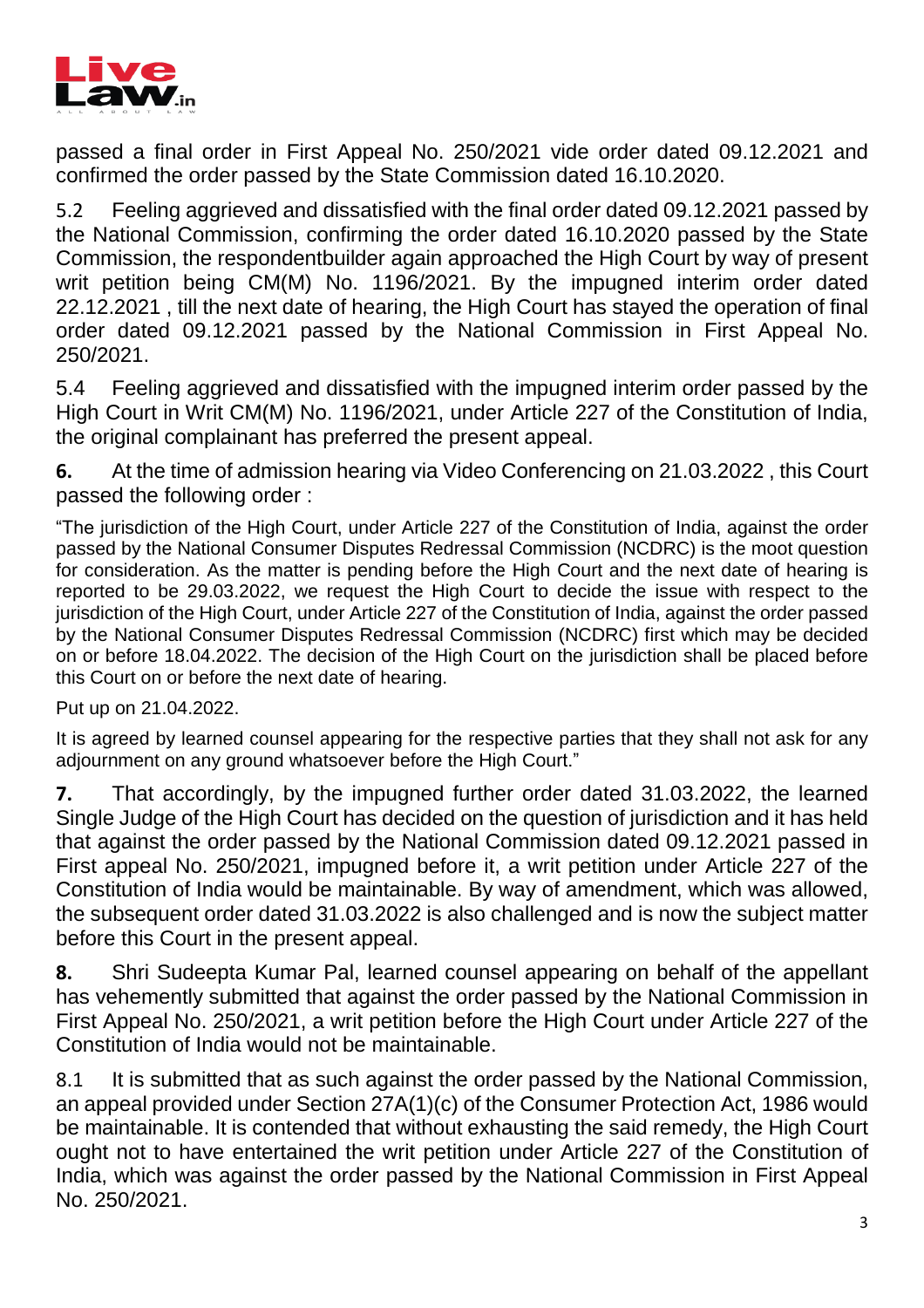

8.2 In the alternative, it is submitted that assuming that the writ petition under Article 227 of the Constitution of India against the order passed by the National Commission, impugned before the High Court, was maintainable, in that case also, in the limited jurisdiction available under Article 227 of the Constitution of India, the High Court ought not to have stayed the order passed by the National Commission dated 09.12.2021 passed in first appeal No. 250/2021.

**9.** Shri Karanjot Singh Mainee, learned counsel appearing on behalf of the respondent has vehemently submitted that as the appeal before the National Commission was under Section 58(1)(a)(iii) of the 2019 Act, there is no further appeal provided against the order of the National Commission, as provided to the Supreme Court under section 67 of the 2019 Act, against the order passed by the National Commission under Section 58(1)(a)(iii) of the 2019 Act. Hence, a writ petition under Article 227 of the Constitution of India would be maintainable. In support of his submission, learned counsel appearing on behalf of the respondent – original writ petitioner before the High Court has heavily relied upon the decision of this Court in the case of *Associated Cement Companies Limited v. P.N. Sharma, AIR 1965 SC 1595 (paras 44 & 45)*, and the subsequent decision of this Court in the case of *L. Chandra Kumar v. Union of India, (1997) 3 SCC 261*.

9.1 Making the above submissions and relying upon the aforesaid decisions, it is submitted that the High Court has rightly observed and held that against the judgment and order passed by the National Commission, impugned before the High Court, a writ petition under Article 227 of the Constitution of India would be maintainable.

**10.** We have heard learned counsel for the respective parties at length.

As observed hereinabove, the short question which is posed for the consideration of this Court is, "whether, against the order passed by the National Commission in an appeal under Section 58 (1)(a)(iii) of the 2019 Act, a writ petition before the concerned High Court under Article 227 of the Constitution of India would be maintainable?"

**11.** While answering the aforesaid issue/question, the relevant provisions of the 2019 Act, which are relevant for our purpose, i.e., Sections 58 and 67 are required to be referred to. Sections 58 & 67 of the 2019 Act read as under:

["](https://www.scconline.com/Members/BrowseResult.aspx#BS058)**58. Jurisdiction of National [Commission](https://www.scconline.com/Members/BrowseResult.aspx#BS058)**[.—](https://www.scconline.com/Members/BrowseResult.aspx#BS058)(1) Subject to the other provisions of this Act, the National Commission shall have jurisdiction—

(a) to entertain—

(i) complaints where the value of the goods or services paid as consideration exceeds rupees ten crore:

Provided that where the Central Government deems it necessary so to do, it may prescribe such other value, as it deems fit;

(ii) complaints against unfair contracts, where the value of goods or services paid as consideration exceeds ten crore rupees;

(iii) appeals against the orders of any State Commission;

(iv) appeals against the orders of the Central Authority; and

(b) to call for the records and pass appropriate orders in any consumer dispute which is pending before or has been decided by any State Commission where it appears to the National Commission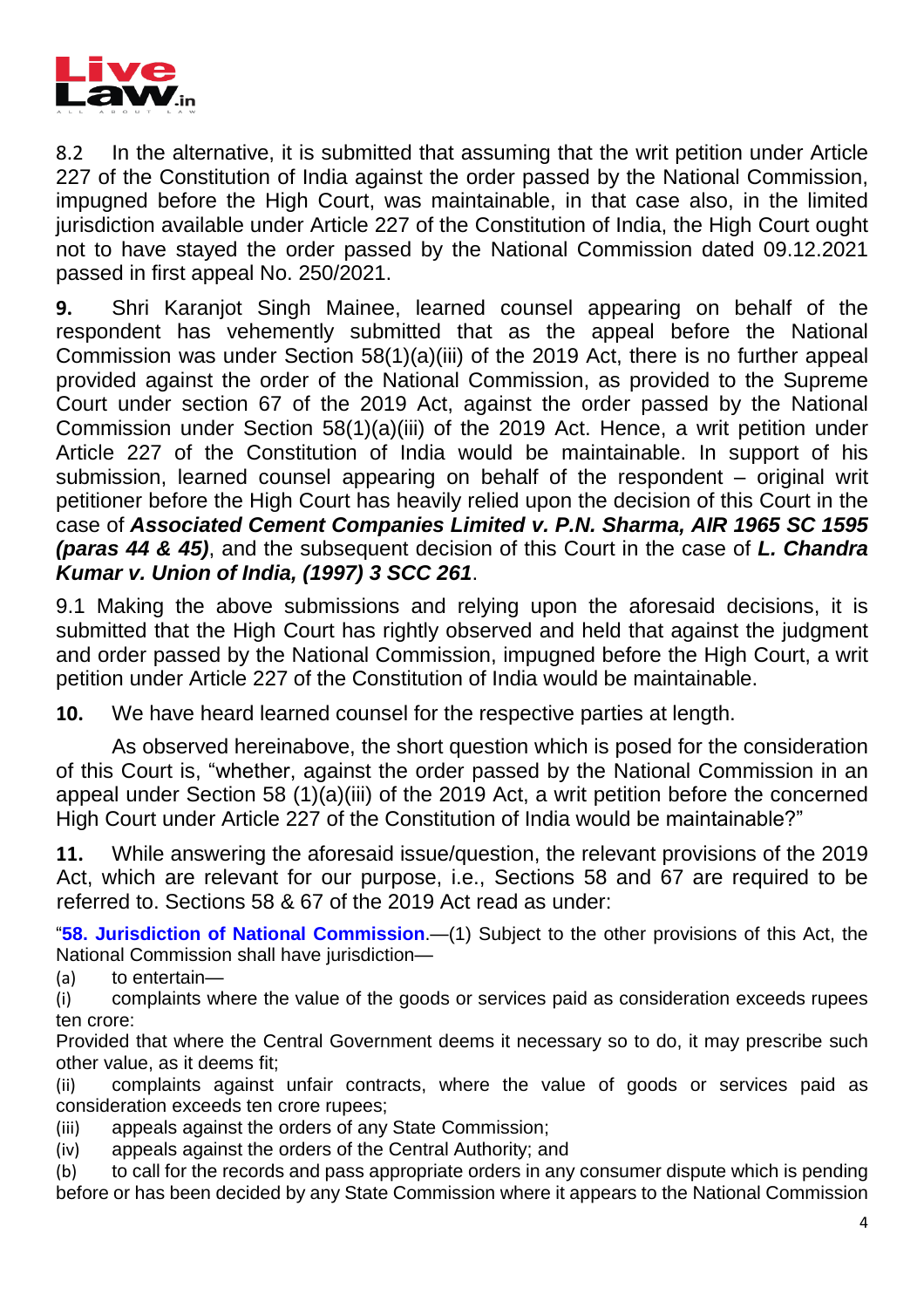

that such State Commission has exercised a jurisdiction not vested in it by law, or has failed to exercise a jurisdiction so vested, or has acted in the exercise of its jurisdiction illegally or with material irregularity.

(2) The jurisdiction, powers and authority of the National Commission may be exercised by Benches thereof and a Bench may be constituted by the President with one or more members as he may deem fit:

Provided that the senior-most member of the Bench shall preside over the Bench.

(3) Where the members of a Bench differ in opinion on any point, the points shall be decided according to the opinion of the majority, if there is a majority, but if the members are equally divided, they shall state the point or points on which they differ, and make a reference to the President who shall either hear the point or points himself or refer the case for hearing on such point or points by one or more of the other members and such point or points shall be decided according to the opinion of the majority of the members who have heard the case, including those who first heard it:

Provided that the President or the other member, as the case may be, shall give opinion on the point or points so referred within a period of two months from the date of such reference.

xxx xxx xxx

**67. Appeal against order of National Commissi[on](https://www.scconline.com/Members/BrowseResult.aspx#BS067)**[.—](https://www.scconline.com/Members/BrowseResult.aspx#BS067)Any person, aggrieved by an order made by the National Commission in exercise of its powers conferred by sub-clause (*i*) or (*ii*) of clause (*a*) of sub-section (1) of Section 58, may prefer an appeal against such order to the Supreme Court within a period of thirty days from the date of the order:

Provided that the Supreme Court may entertain an appeal after the expiry of the said period of thirty days if it is satisfied that there was sufficient cause for not filing it within that period:

Provided further that no appeal by a person who is required to pay any amount in terms of an order of the National Commission shall be entertained by the Supreme Court unless that person has deposited fifty per cent of that amount in the manner as may be prescribed."

It is not in dispute that in the present case, the appeal before the National Commission was against the order passed by the State Commission under Section 47(1)(a) of the 2019 Act. Therefore, against the order passed by the State Commission passed in a complaint in exercise of its powers conferred under Section 47(1)(a) of the 2019 Act, an appeal to the National Commission was maintainable, as provided under Section 58(1)(a)(iii) of the 2019 Act. As per Section 67 of the 2019 Act, any person, aggrieved by an order made by the National Commission of its powers conferred by subclause (i) or (ii) of clause (a) of sub-section (1) of Section 58, may prefer an appeal against such order to the Supreme Court. Therefore, an appeal against the order passed by the National Commission to this Court would be maintainable only in case the order is passed by the National Commission in exercise of its powers conferred under Section 58(1)(a)(i) or under Section 58(1)(a)(ii) of the 2019 Act. No further appeal to this Court is provided against the order passed by the National Commission in exercise of its powers conferred under Section 58(1)(a)(iii) or under Section 58(1)(a)(iv) of the 2019 Act. In that view of the matter, the remedy which may be available to the aggrieved party against the order passed by the National Commission in an appeal under Section 58(1)(a)(iii) or Section 58(1)(a) ( iv) would be to approach the concerned High Court having jurisdiction under Article 227 of the Constitution of India.

**12.** Whether the National Commission can be said to be a tribunal for the purpose of exercise of powers under Article 227 of the Constitution of India by the High Court is concerned, has been considered by a Constitution Bench of this Court in the case of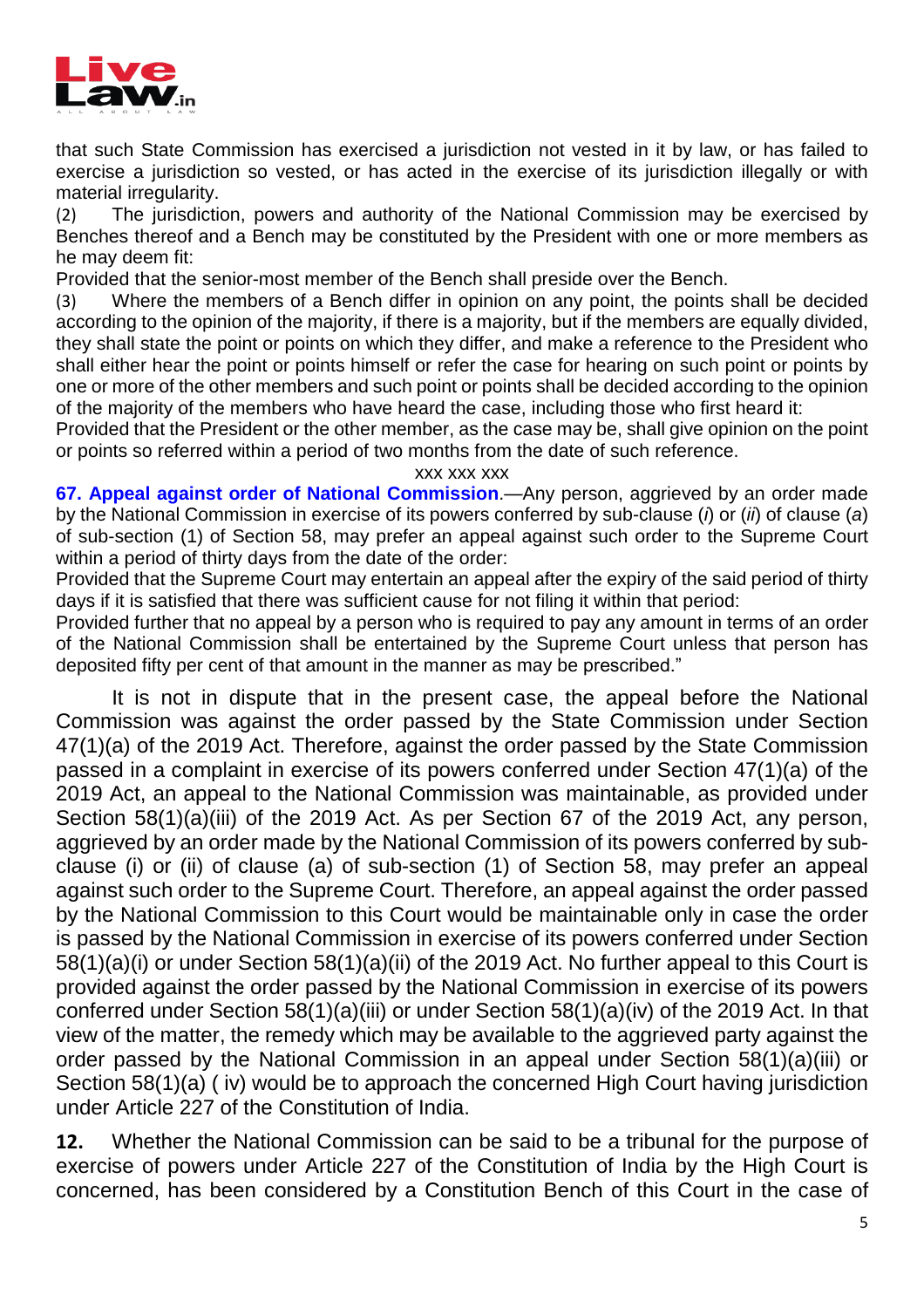

**Associate Cement Companies Limited (supra),** which is required to be referred to. In paragraphs 44 and 45, it is observed and held as under:

**"44.** An authority other than a court may be vested by statute with judicial power in widely different circumstances, which it would be impossible and indeed inadvisable to attempt to define exhaustively. The proper thing is to examine each case as it arises, and to ascertain whether the powers vested in the authority can be truly described as judicial functions or judicial powers of the State. For the purpose of this case, it is sufficient to say that any outside authority empowered by the State to determine conclusively the rights of two or more contending parties with regard to any matter in controversy between them satisfies the test of an authority vested with the judicial powers of the State and may be regarded as a tribunal within the meaning of Article 136. Such a power of adjudication implies that the authority must act judicially and must determine the dispute by ascertainment of the relevant facts on the materials before it and by application of the relevant law to those facts. This test of a tribunal is not meant to be exhaustive, and it may be that other bodies not satisfying this test are also tribunals. In order to be a tribunal, it is essential that the power of adjudication must be derived from a statute or a statutory rule. An authority or body deriving its power of adjudication from an agreement of the parties, such as a private arbitrator or a tribunal acting under Section 10-A of the Industrial Disputes Act, 1947, does not satisfy the test of a tribunal within Article 136. It matters little that such a body or authority is vested with the trappings of a court. The Arbitration Act, 1940 vests an arbitrator with some of the trappings of a court, so also the Industrial Disputes Act, 1947 vests an authority acting under Section 10-A of the Act with many of such trappings, and yet, such bodies and authorities are not tribunals.

**45.** The word "tribunal" finds place in Article 227 of the Constitution also, and I think that there also the word has the same meaning as in Article 136 ."

Therefore, the National Commission can be said to be a 'Tribunal' which is vested by Statute the powers to determine conclusively the rights of two or more contending parties with regard to any matter in controversy between them. Therefore, as observed hereinabove in the aforesaid decision, it satisfies the test of an authority vested with the judicial powers of the State and therefore may be regarded as a 'Tribunal' within the meaning of Article 227 and/or 136 of the Constitution of India. Also, in a given case, this Court may not exercise its powers under Article 136 of the Constitution of India, in view of the remedy which may be available to the aggrieved party before the concerned High Court under Article 227 of the Constitution of India, as it is appropriate that aggrieved party approaches the concerned High Court by way of writ petition under Article 227 of the Constitution of India.

12.1 At this stage, another Constitution Bench decision of this Court in the case of *L. Chandra Kumar (supra)* is required to be referred to. While dealing with the jurisdiction of the High Courts under Articles 226/227 of the Constitution of India in respect of powers of judicial review, it is observed and held in para 90 as under:

**"90.** We may first address the issue of exclusion of the power of judicial review of the High Courts. We have already held that in respect of the power of judicial review, the jurisdiction of the High Courts under Articles 226/227 cannot wholly be excluded. It has been contended before us that the Tribunals should not be allowed to adjudicate upon matters where the vires of legislations is questioned, and that they should restrict themselves to handling matters where constitutional issues are not raised. We cannot bring ourselves to agree to this proposition as that may result in splitting up proceedings and may cause avoidable delay. If such a view were to be adopted, it would be open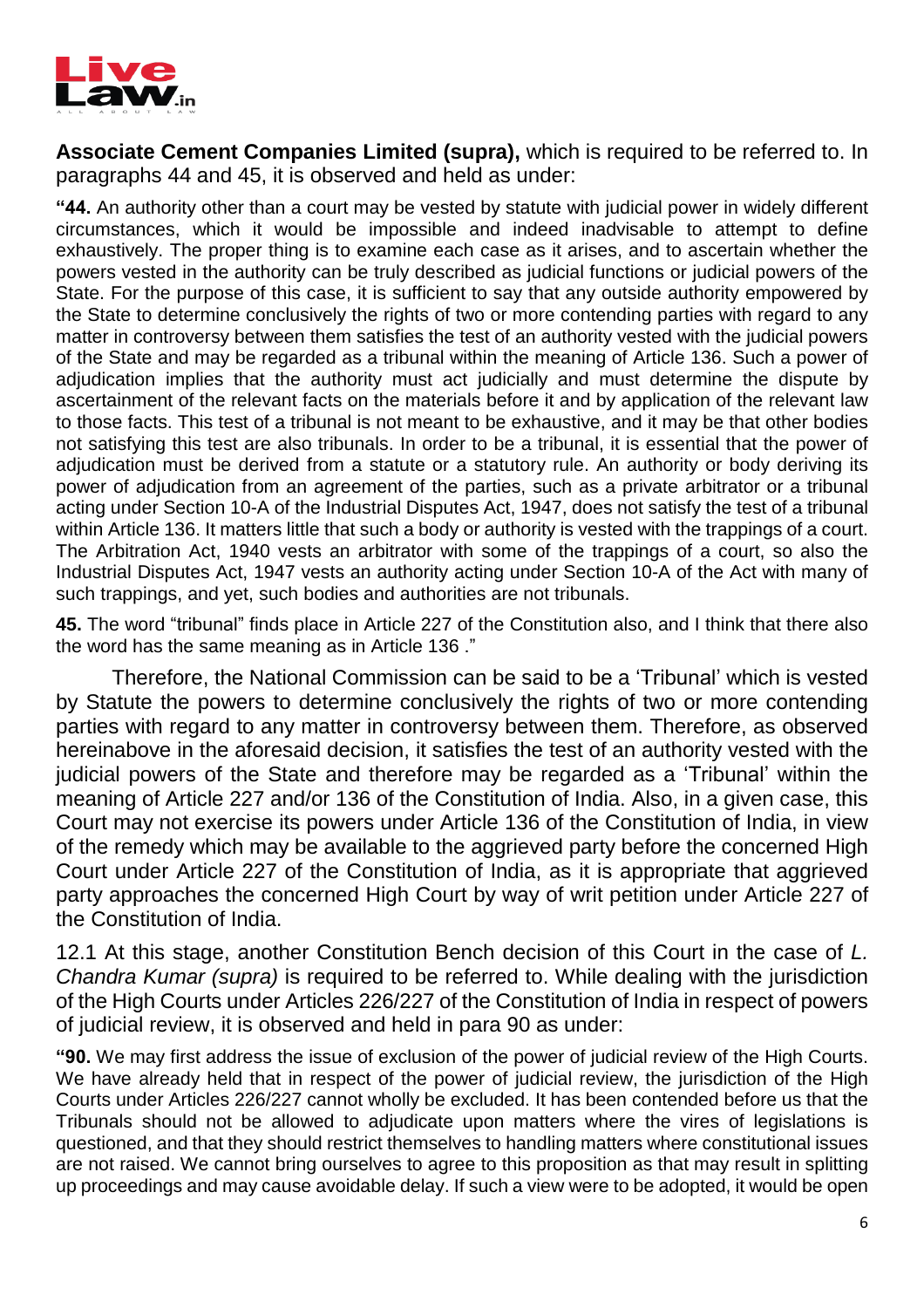

for litigants to raise constitutional issues, many of which may be quite frivolous, to directly approach the High Courts and thus subvert the jurisdiction of the Tribunals. Moreover, even in these special branches of law, some areas do involve the consideration of constitutional questions on a regular basis; for instance, in service law matters, a large majority of cases involve an interpretation of Articles 14, 15 and 16 of the Constitution. To hold that the Tribunals have no power to handle matters involving constitutional issues would not serve the purpose for which they were constituted. On the other hand, to hold that all such decisions will be subject to the jurisdiction of the High Courts under Articles 226/227 of the Constitution before a Division Bench of the High Court within whose territorial jurisdiction the Tribunal concerned falls will serve two purposes. While saving the power of judicial review of legislative action vested in the High Courts under Articles 226/227 of the Constitution, it will ensure that frivolous claims are filtered out through the process of adjudication in the Tribunal. The High Court will also have the benefit of a reasoned decision on merits which will be of use to it in finally deciding the matter."

That thereafter, it is observed and held that against the order passed by the tribunal, the aggrieved party may approach the concerned High Court under Article 227 of the Constitution of India.

12.2 We may also refer to the decision of this Court in **State of Karnataka vs. Vishwabarathi House Building Co-operative Society and Ors., (2003) 2 SCC 412**. In the said case, the contest before this Court was with regard to the Constitutional validity of the Consumer Protection Act, 1986. The validity of the Act was challenged, inter-alia, on the ground that the Parliament, was not empowered to establish a hierarchy of Courts, which would operate parallelly with the Courts established under the Constitution. Upholding the validity of the Act, this Court observed that the very fact that a given party could always approach the High Court under Article 227, or the Supreme Court, as the case may be, against an order of a Commission constituted under the Act, was itself an adequate safeguard. The observations of this Court, to the effect that a party aggrieved by an order of a Commission constituted under the Act, could approach a High Court, or this Court, have been extracted as under:

"52. The very fact that in a given case a party under the said Act may approach upto this Court and or may otherwise take recourse to the remedy of judicial review, the interest of the parties must be held to have been sufficient safeguard.

53. The provisions relating to power to approach appellate court by a party aggrieved by a decision of the forums State Commissions as also the power of High Court and thus Court under Article 226/227 of the Constitution of India and Article 32 of this Court apart from Section 23 of the Act provide for adequate safeguards. Furthermore, primarily the jurisdiction of the forum/commissions is to grant damages. In the event, a complainant feels that he will have a better and effective remedy in a civil court as he may have to seek for an order of injunction, he indisputably may file a suit in an appropriate civil court or may take recourse to some other remedies as provided for in other statutes."

**13.** No so far as the remedy which may be available under Article 136 of the Constitution of India is concerned, it cannot be disputed that the remedy by way of an appeal by special leave under Article 136 of the Constitution of India may be too expensive and as observed and held by this Court in the case of *L. Chandra Kumar (supra)*, the said remedy can be said to be inaccessible for it to be real and effective. Therefore, when the remedy under Article 227 of the Constitution of India before the